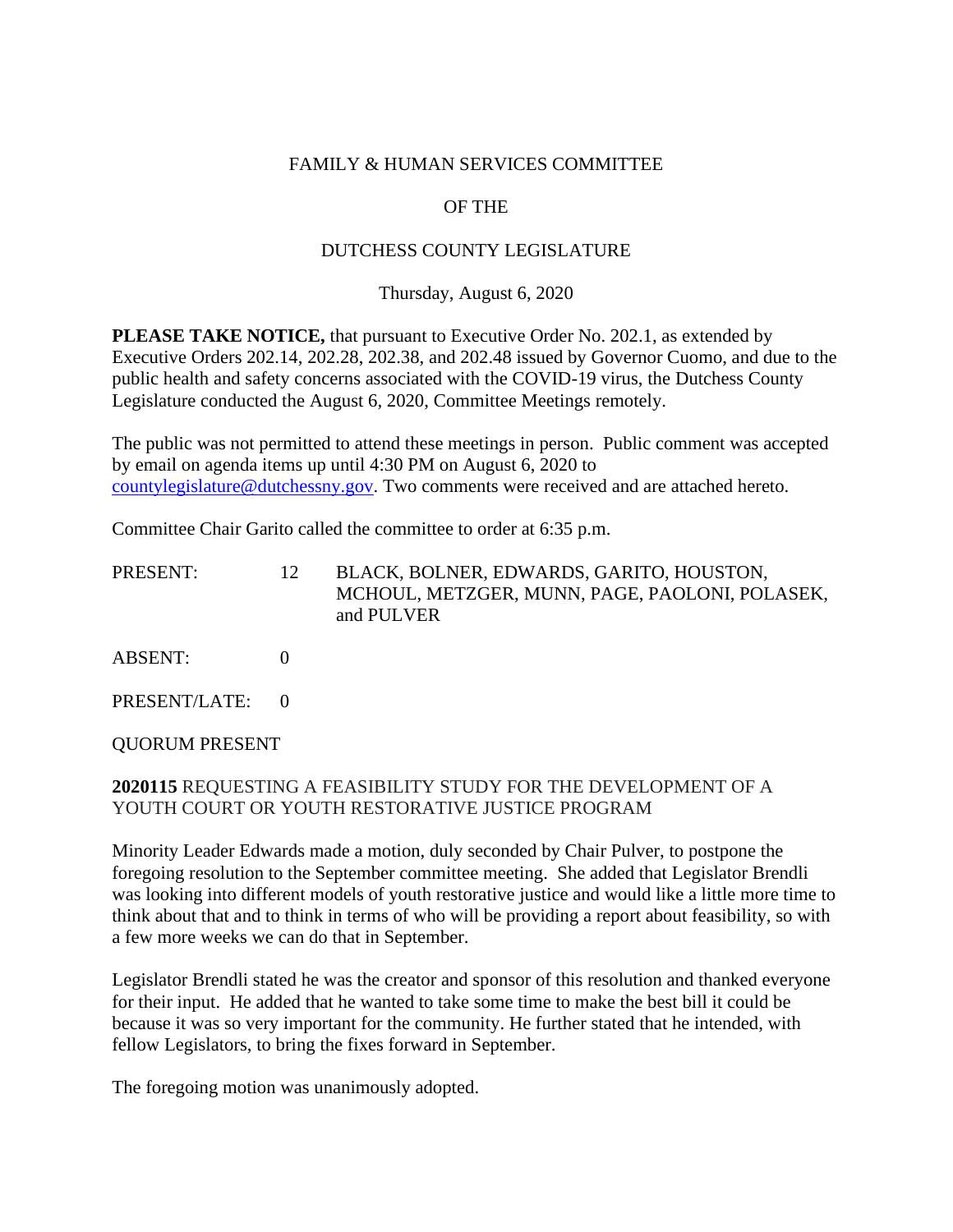# **2020125** CONFIRMATION OF APPOINTMENT OF ADAM ROCHE AS DIRECTOR OF VETERANS SERVICES

On motion by Minority Leader Edwards, duly seconded by Majority Leader Bolner, the foregoing resolution was unanimously adopted by the Family and Human Services Committee.

There being no further business the meeting was adjourned.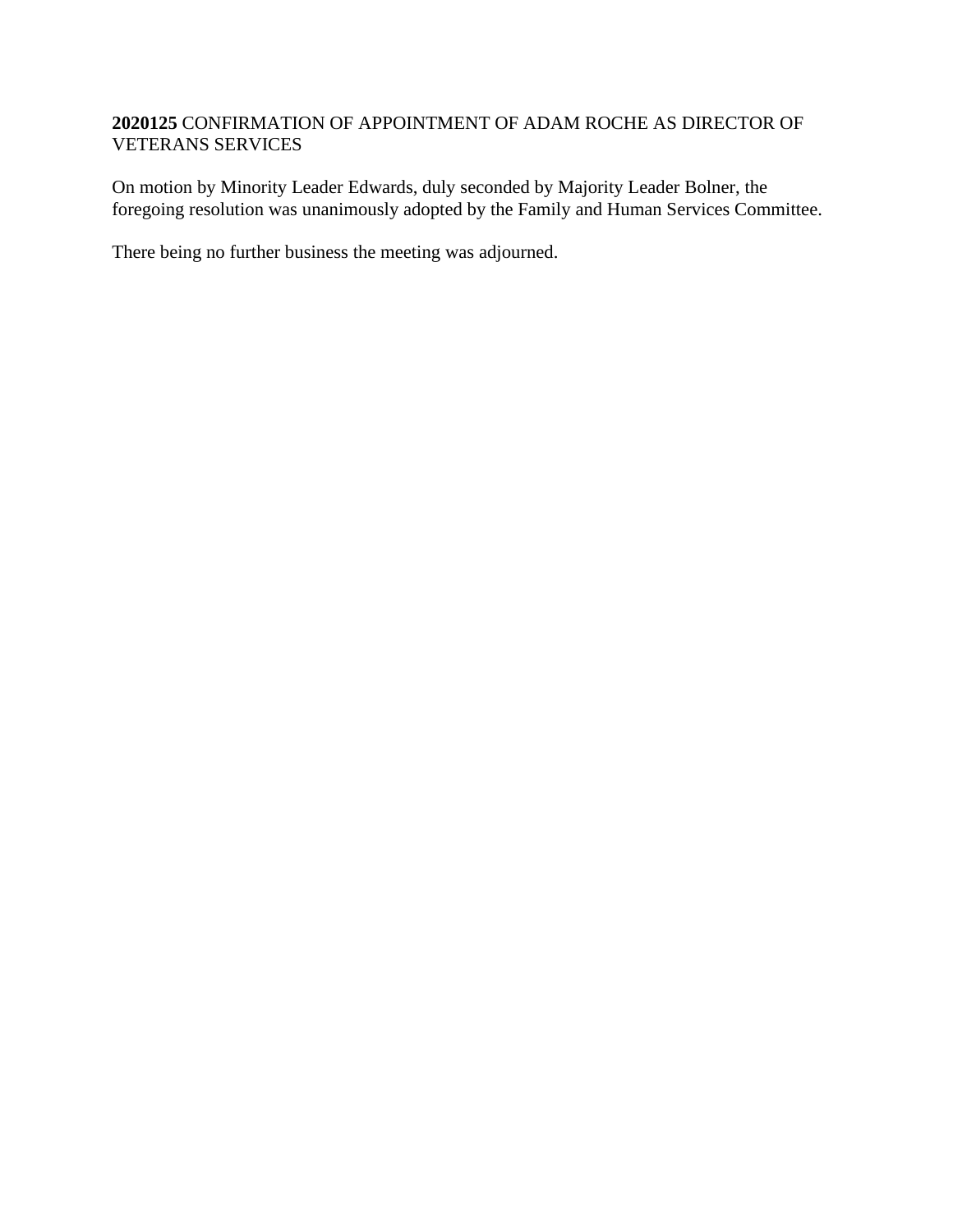### **Hussing, Laura**

**From: Sent: To: Cc: Subject:** Morris, Carolyn on behalf of CountyLegislature Wednesday,July 22, <sup>2020</sup> 2:10 PM Wager, Leigh Hussing, Laura FW: Director of veterans services

Please print out and put with August Resolutions

Carolyn Morris Clerk Dutchess County Legislature 22 Market Street Poughkeepsie, New York 12601 Tel:(845) 486-2100 •Fax: (845) 486-2113

#### OFFICIAL AMERICAN FLAG DISPOSAL SITE

-----Original Message-----From: Julie Roche <rochej77@msn.com> Sent: Wednesday,July 22, 2020 8:08 AM To: CountyLegislature <CountyLegislature@dutchessny.gov> Subject: Director of veterans services

ATTENTION: This email came from an external source. Do not open attachments or click on links from unknown senders or unexpected emails.

I am writing in support of the confirmation of Adam Roche by Marc Molinaro as the Director of Veteran Services. Adam will continue to serve the veterans of Dutchess County in all aspects. There is no one more qualified for the position.

Thank you,

Julie Montalbano

Sent from my iPhone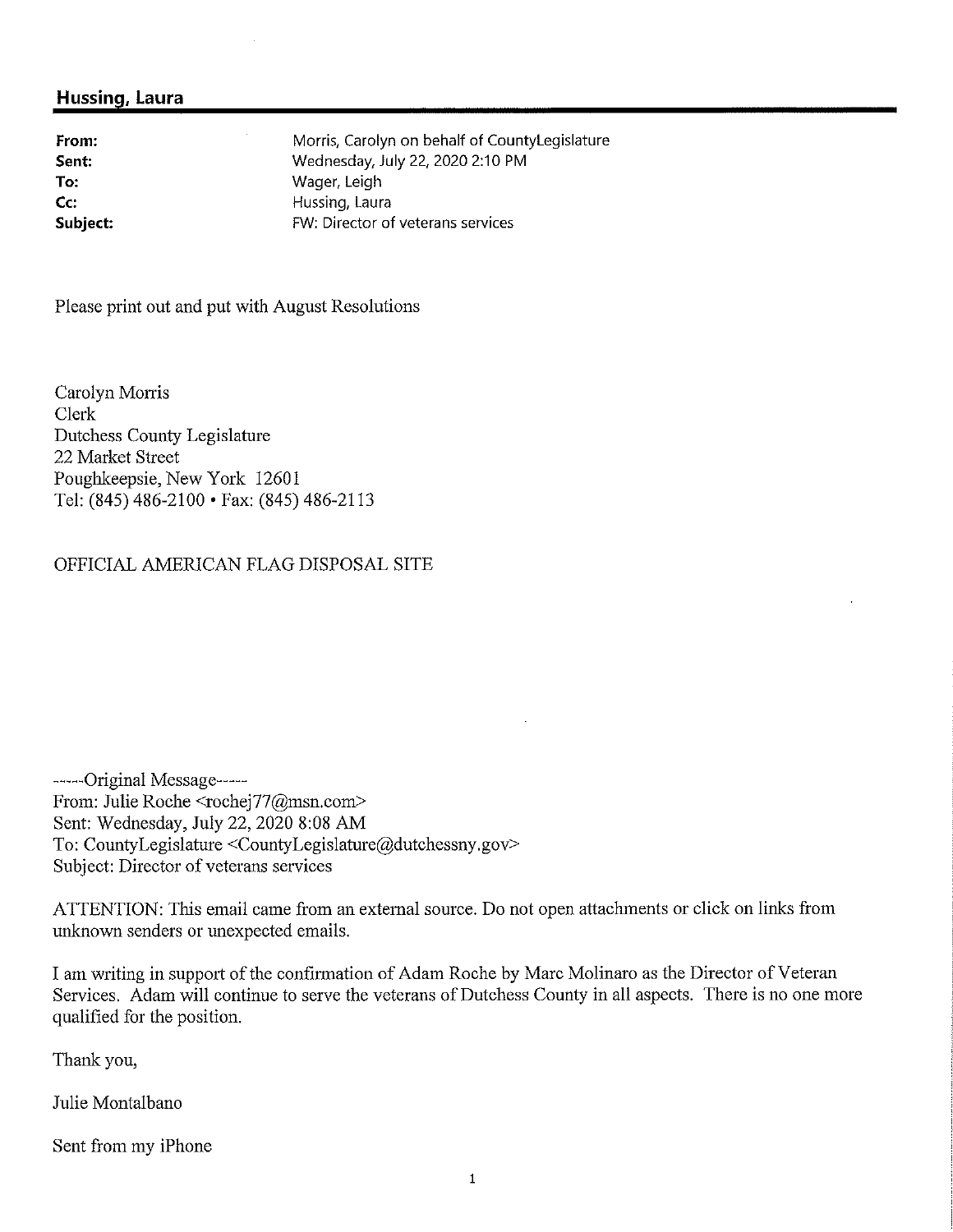# **Wager, Leigh**

**From: Sent: To: Cc: Subject:** Morris, Carolyn Tuesday, August <sup>4</sup>, 2020 <sup>9</sup>:<sup>52</sup> AM Wager, Leigh Hussing, Laura FW: Director of Veterans Services

*Carolyn Morris Clerk Dutchess County Legislature* 22 Market Street Poughkeepsie, New York 12601 Tel: (845) 486-2100 •Fax: (845) <sup>486</sup>-2113

OFFICIAL AMERICAN FLAG DISPOSAL SITE



*eli* Visit us on Facebook

**From:** Morris, Carolyn **On Behalf Of** CountyLegislature **Sent:**Saturday, July 25, 2020 10:28 AM **To:** Montalbano, Julie R. <Julie.Montalbano@va.gov> **Subject:** RE: Director of Veterans Services

Thanks Julie <sup>I</sup> will make sure that everyone receives <sup>a</sup> copy of your email. Thank you for your support of Adam. Be safe, be well.

*Carolyn Morris Clerk Dutchess County Legislature 22* Market Street Poughkeepsie, New York 12601 Tel: (845) 486-2100 •Fax: (845) 486-2113